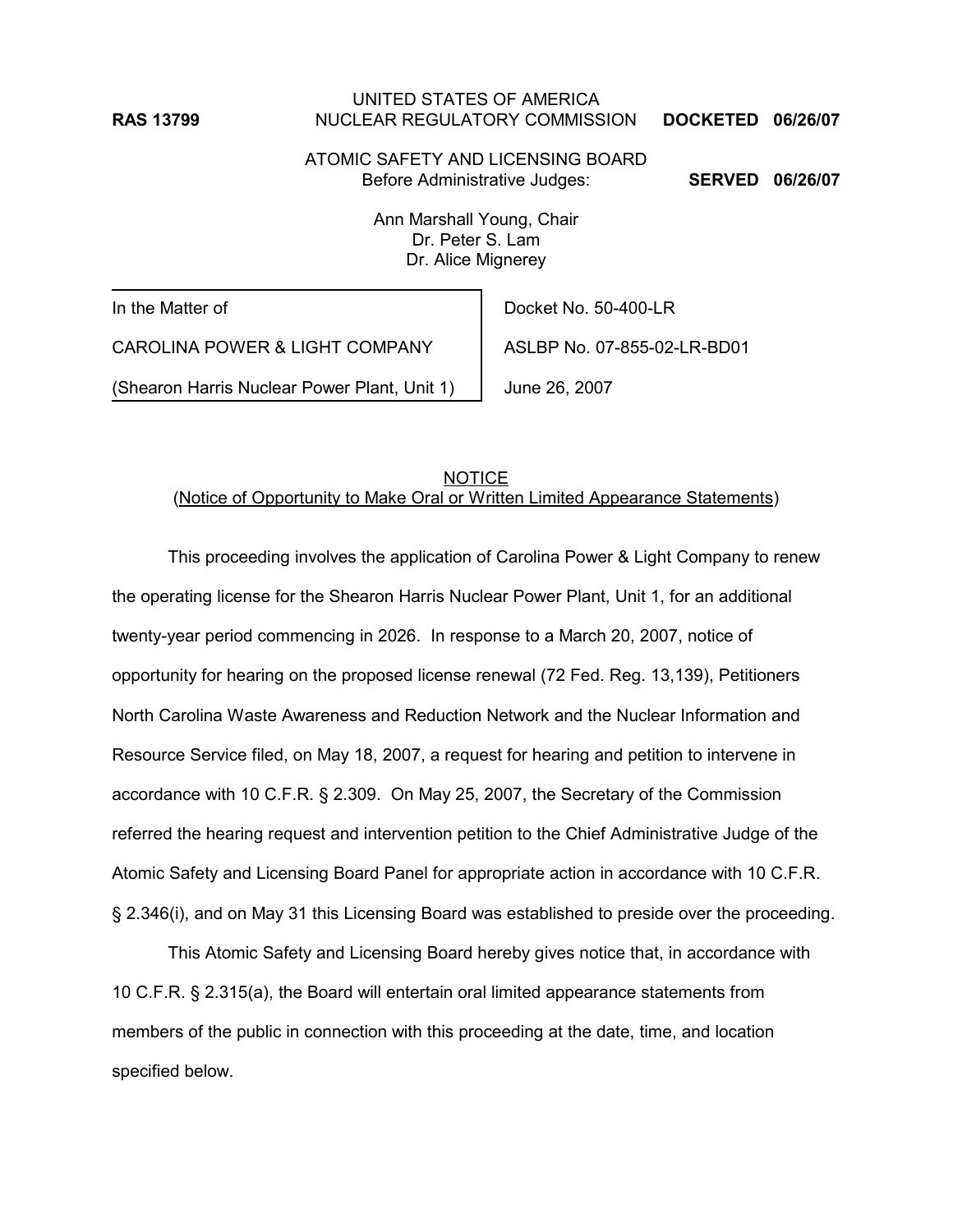#### A. Date, Time, and Location of Oral Limited Appearance Statement Session

The session will be held on the following date at the specified location and time:

DATE: July 17, 2007

- TIME: 5:30-7:30 p.m. EDT
- LOCATION: Holiday Inn Brownstone Hotel & Conference Center Sessions Room 1707 Hillsborough Street Raleigh, NC 27605

#### B. Participation Guidelines for Oral Limited Appearance Statements

Members of the public will be permitted in this session to make short oral statements of approximately five (5) minutes or less on their positions on matters of concern relating to this proceeding. Although these statements do not constitute testimony or evidence in the proceeding, they nonetheless may assist the Board and/or the parties in their consideration of the issues.

Oral limited appearance statements will be entertained during the hours specified above, or such lesser time as necessary to accommodate all speakers who are present.<sup>1</sup> If all scheduled and unscheduled speakers present at the session have spoken prior to the scheduled time to end the session, the Board may conclude the session before that time. In addition, if there is an unusually large group of persons wishing to speak, the time permitted for each speaker may be limited to a period of less than five (5) minutes, in order to allow all interested persons an opportunity to speak.

<sup>&</sup>lt;sup>1</sup> Members of the public who plan to attend the limited appearance session are advised that security measures may be employed at the entrance to the facility, including searches of hand-carried items such as briefcases, backpacks, packages, etc. In addition, although signs no larger than 18" by 18" will be permitted, they may not be waved, attached to sticks, held up, or moved about in the room. *See* Procedures for Providing Security Support for NRC Public Meetings/Hearings, 66 Fed. Reg. 31,719 (June 12, 2001).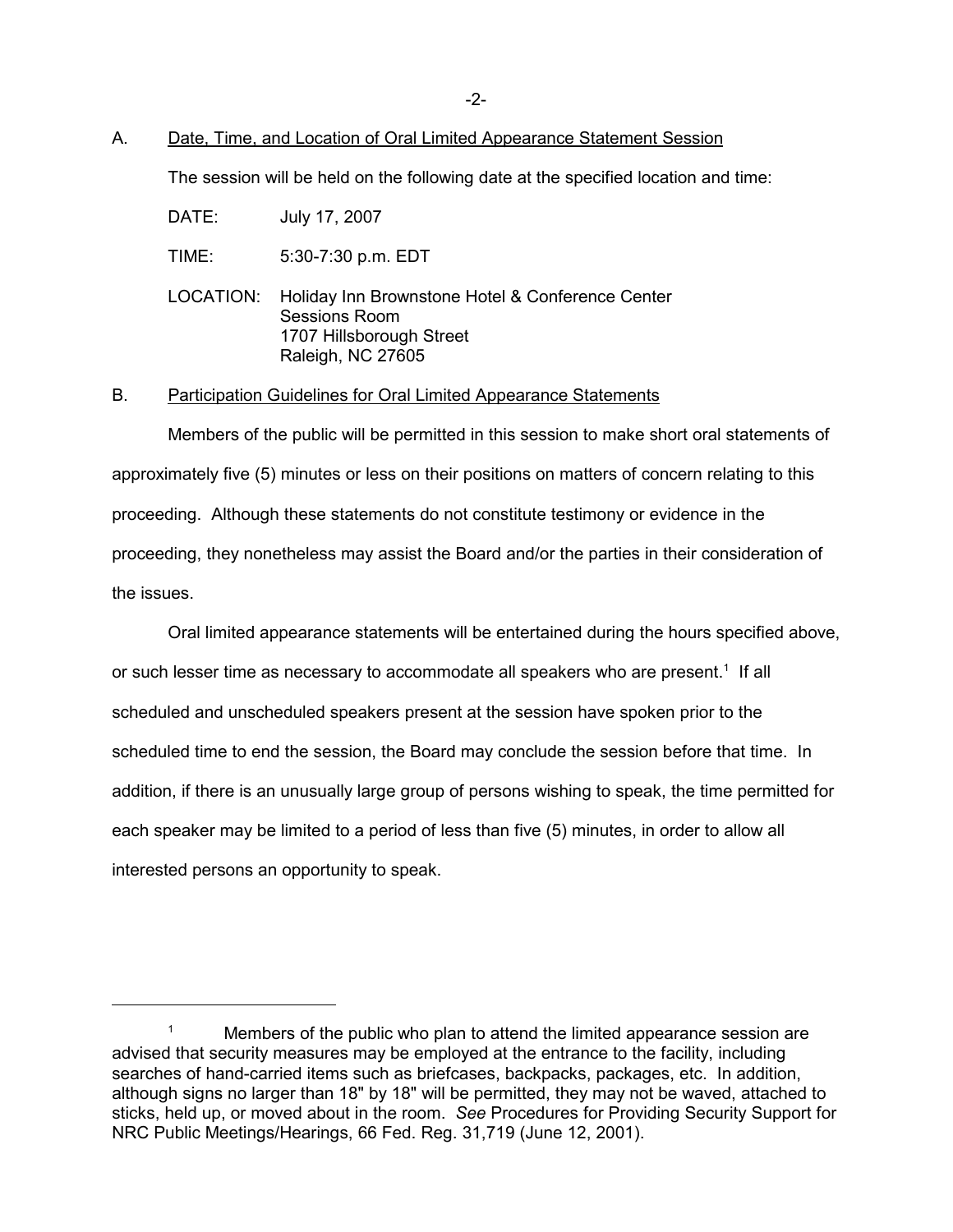-3-

# C. Submitting a Request to Make an Oral Limited Appearance Statement

Persons wishing to make an oral statement who have submitted a timely written request as specified below and who are present when their names are called will be given priority over those who have not filed such a request. To be considered timely, a written request to make an oral statement must be mailed, faxed, or sent by e-mail so as to be received by 5:00 P.M. EDT on Friday, July 13, 2007.

Written requests to make an oral statement should be submitted to:

| Office of the Secretary<br>Rulemakings and Adjudications Staff<br>U.S. Nuclear Regulatory Commission<br>Washington, D.C. 20555-0001 |
|-------------------------------------------------------------------------------------------------------------------------------------|
| (301) 415-1101 (verification (301) 415-1966)                                                                                        |
| hearingdocket@nrc.gov                                                                                                               |
|                                                                                                                                     |

In addition, using the same method of service, a copy of the written request to make an

oral statement must be sent to the Chair of this Licensing Board as follows:

| Mail: | Administrative Judge Ann Marshall Young<br>c/o: Debra Wolf, Esq., Law Clerk<br>Atomic Safety and Licensing Board Panel<br>Mail Stop T-3 F23<br>U.S. Nuclear Regulatory Commission<br>Washington, D.C. 20555-0001 |
|-------|------------------------------------------------------------------------------------------------------------------------------------------------------------------------------------------------------------------|
|       |                                                                                                                                                                                                                  |

Fax: (301) 415-5599 (verification (301) 415-6094)

Email: daw1@nrc.gov

#### D. Submitted Written Limited Appearance Statements

A written limited appearance statement may be submitted to the Board regarding this proceeding at any time, either in lieu of or in addition to any oral statement. Such statements should be sent to the Office of the Secretary using the methods prescribed above, with a copy to the Licensing Board Chair.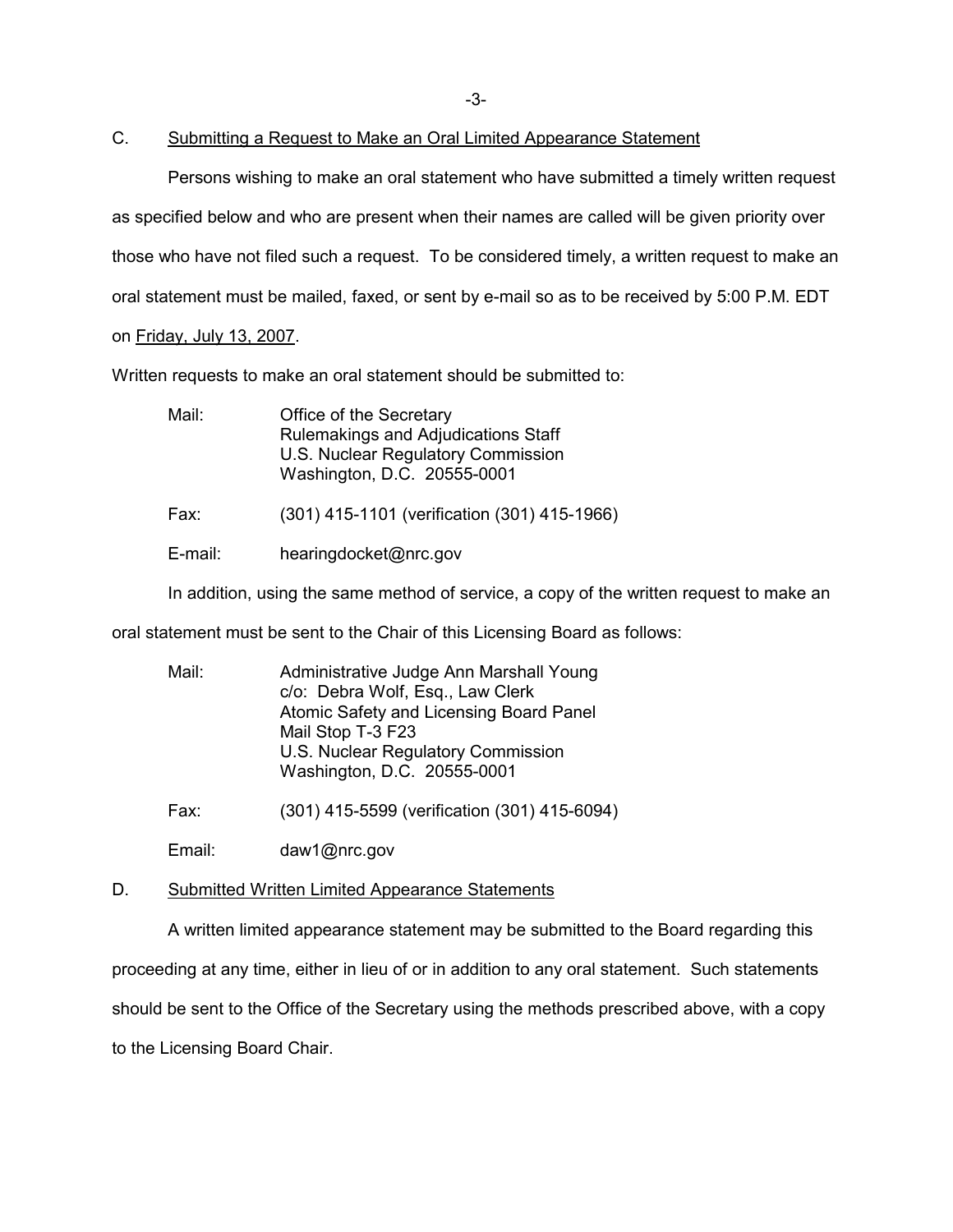-4-

## E. Availability of Documentary Information Regarding the Proceeding

Documents relating to this proceeding are available for public inspection at the Commission's Public Document Room (PDR), located at One White Flint North, 11555 Rockville Pike (first floor), Rockville, Maryland, or electronically from either the Electronic Hearing Docket or the publicly available records component of the NRC's document system (ADAMS). Both ADAMS and the Electronic Hearing Docket are accessible from the NRC web site at www.nrc.gov/reading-rm.html (Electronic Reading Room). Persons who do not have access to ADAMS or the Electronic Hearing Docket, or who encounter problems in accessing the documents located on the NRC website, should contact the NRC PDR reference staff by telephone at (800) 397-4209 or (301) 415-4737, or by e-mail to pdr@nrc.gov.

# F. Scheduling Information Updates

To the extent updated or revised scheduling information exists regarding the limited appearance session, it can be found on the NRC website at www.nrc.gov/public-involve/publicmeetings/index.cfm or by calling (800) 368-5642, extension 5036, or (301) 415-5036.

> FOR THE ATOMIC SAFETY AND LICENSING BOARD

> > **/RA/**

Ann Marshall Young, Chair ADMINISTRATIVE JUDGE

Rockville, Maryland June 26, 2007<sup>2</sup>

<sup>&</sup>lt;sup>2</sup> Copies of this Notice were sent this date by Internet e-mail to counsel for:  $(1)$ Petitioners; (2) Carolina Power & Light Company; and (3) the NRC Staff.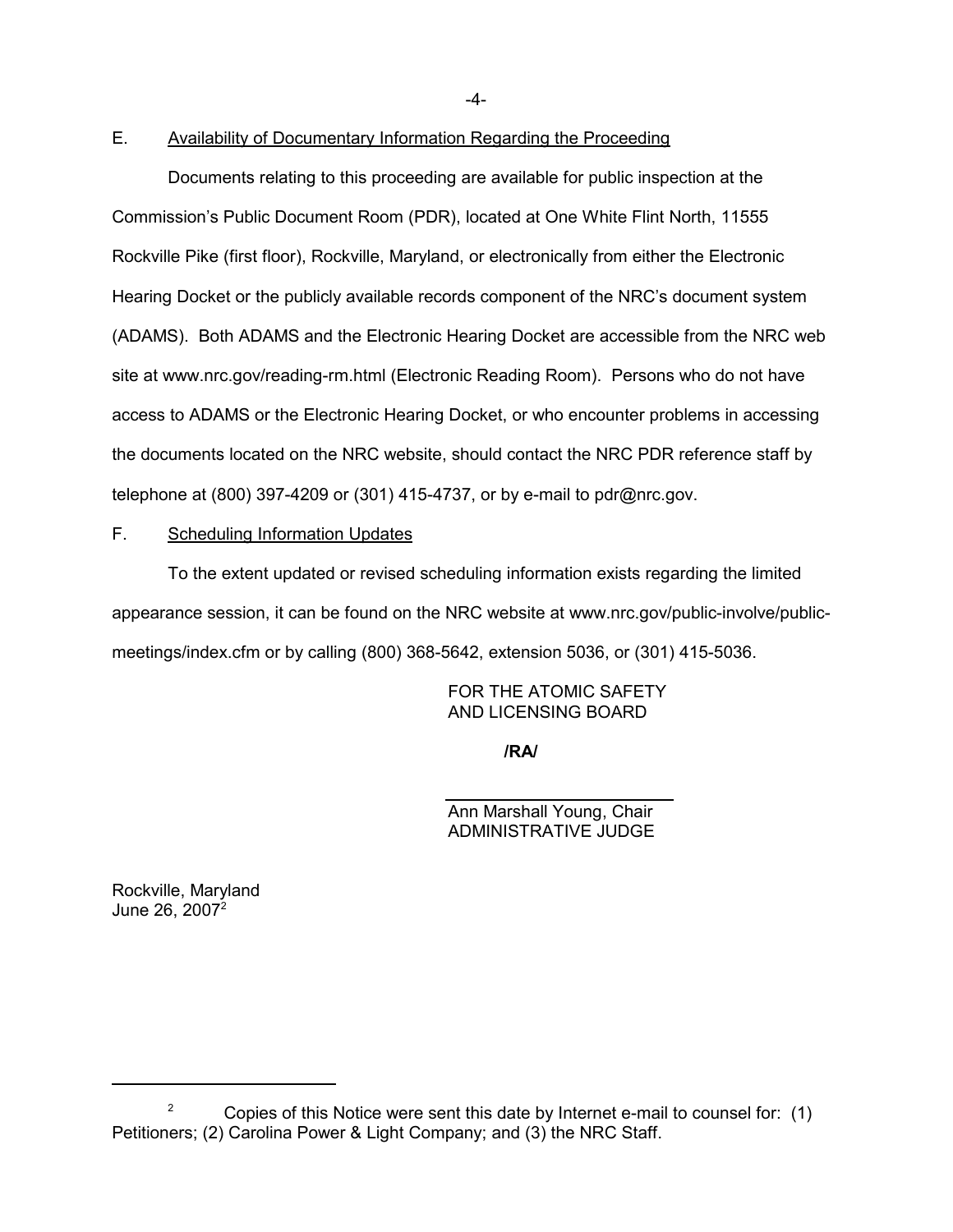### UNITED STATES OF AMERICA NUCLEAR REGULATORY COMMISSION

| In the Matter of                                   |  |
|----------------------------------------------------|--|
| CAROLINA POWER & LIGHT CO.                         |  |
| (Shearon Harris Nuclear Power Plant,<br>Unit $1$ ) |  |

Docket No. 50-400-LR

## CERTIFICATE OF SERVICE

I hereby certify that copies of the foregoing LB NOTICE (NOTICE OF OPPORTUNITY TO MAKE ORAL OR WRITTEN LIMITED APPEARANCE STATEMENTS) have been served upon the following persons by U.S. mail, first class, or through NRC internal distribution.

Office of Commission Appellate Adjudication U.S. Nuclear Regulatory Commission Washington, DC 20555-0001

Administrative Judge Ann Marshall Young, Chair Atomic Safety and Licensing Board Panel Mail Stop - T-3 F23 U.S. Nuclear Regulatory Commission Washington, DC 20555-0001

Administrative Judge Peter S. Lam Atomic Safety and Licensing Board Panel Mail Stop - T-3 F23 U.S. Nuclear Regulatory Commission Washington, DC 20555-0001

David E. Roth, Esq. Sherwin E. Turk, Esq. Susan L. Uttal, Esq. Office of the General Counsel Mail Stop - O-15 D21 U.S. Nuclear Regulatory Commission Washington, DC 20555-0001

Administrative Judge Alice Mignerey Atomic Safety and Licensing Board Panel Mail Stop - T-3 F23 U.S. Nuclear Regulatory Commission Washington, DC 20555-0001

John D. Runkle, Esq. Attorney at Law P.O. Box 3793 Chapel Hill, NC 27515